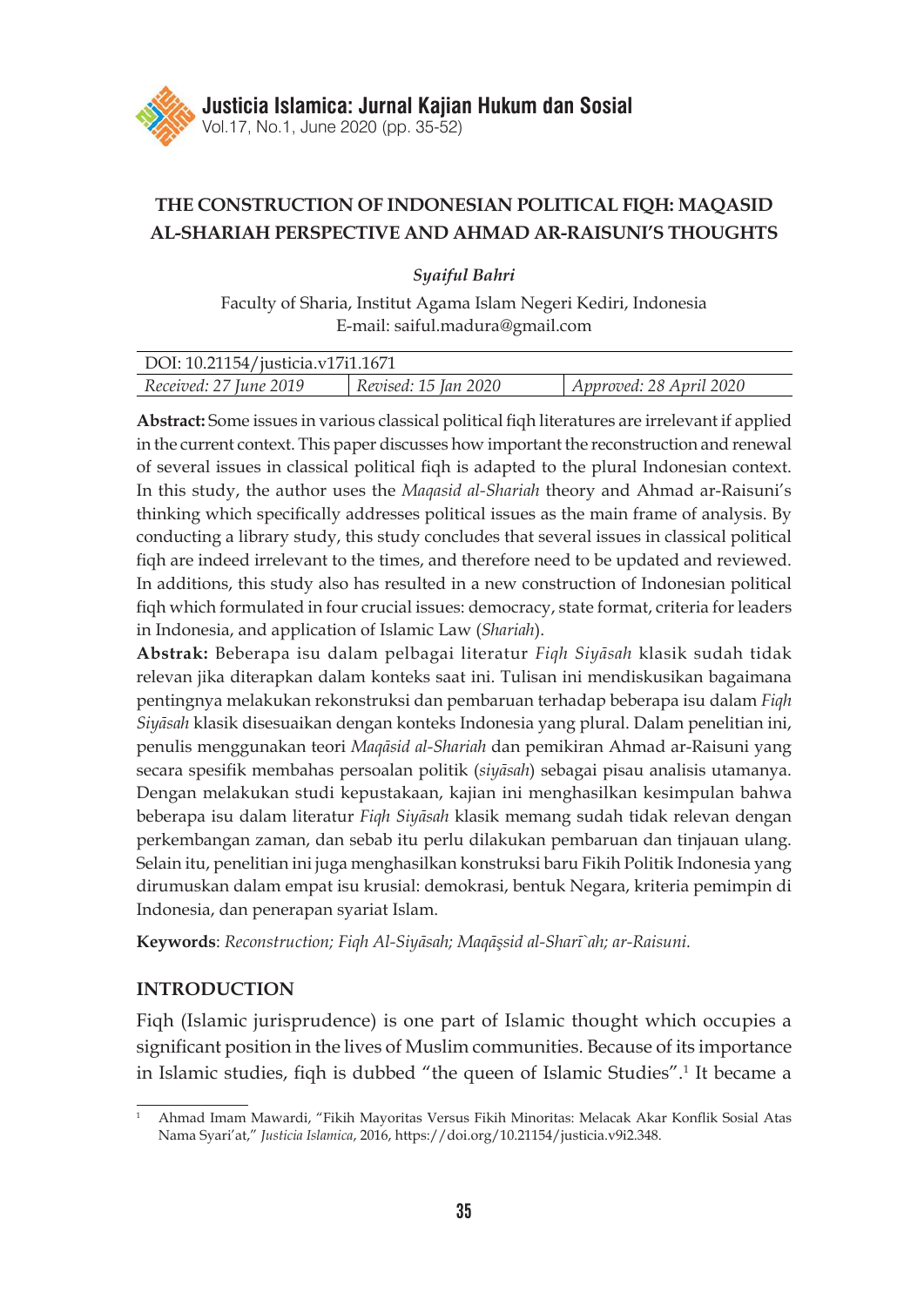fundamental reference in solving problems related to the legal dimension. For every problem that arises, its solution will be sought in the fiqh literature.

One of the issues discussed in fiqh is politics known as *Fiqh Al-Siyāsah*, or political fiqh. Political fiqh is an interesting discipline to study and discuss. The themes discussed in it, such as the relationship between religion and politics (*al-Dīn wa Al-Siyāsah*), leadership (*al-Imāmah*), state (*al-Daulah*), deliberation (*Shūrā*), democracy, and other themes, always provoke a long debate among Islamic jurists. The doctrines in classical political fiqh concerning these themes in the assumption of some people are no longer relevant to current development, including in the Indonesian context.

The question of leadership, for example, in the classical political fiqh is assumed to be the task of substituting prophethood, namely to safeguard religion .(الإمامة موضوعة لخلافة النبوة في حراسة الدين وسياسة الدنيا) and regulate the world's problems In this doctrine, a leader is given the burden of carrying out two tasks at once, as a religious leader and a leader of the state administration. Thus, it is not surprising if in terms of leadership, classical political fiqh gives very heavy criteria. The leadership requirements contained in the classical political fiqh doctrine are no longer relevant if applied in the current context, especially for the Indonesian context.

Actually, the idea of fiqh renewal, including *Fiqh Al-Siyāsah*, is not a new idea, especially in the Indonesian context. There are several figures who have offered the idea of fiqh renewal, including TM Hasbi Ash-Shiddieqy with the idea of "Indonesian Fiqh".<sup>3</sup> Munawir Sadzali once offered the idea of "Contejusxtualization of Islamic Law in Indonesia".<sup>4</sup> A. Qodry Azizy has the idea of "Positivation of Islamic Law in Indonesia".<sup>5</sup> In addition, efforts to reinterpret some of the doctrines in the classical *Fiqh Al-Siyāsah* have been done a lot. However, these reinterpretation efforts are more to be partial.<sup>6</sup> The study by the author tries to continue the idea of renewal that has been offered by the thinkers above. The scope of issues is expanded, not only discussing one particular issue *an sich*, but also *Maqāşid al-Sharī`ah* as one of the analysis tools in discussing the issue.

<sup>2</sup> Abi al-Hasan Ali Ibn Muhammad Al-Mawardi, Al-Ah} Kâm Al-Sult}âniyah *Wa Al-Wilâyat Ad-Dîniyah* (Kwait: Maktabah Ibn Qutaibah, 1989), 3.

<sup>3</sup> Mansur Mansur, "Kontekstualisasi Gagasan Fiqh Indonesia T.M. Hasbi Ash-Shiddieqy (Telaah Atas Pemikiran Kritis Yudian Wahyudi)," *Asy-Syir'ah: Jurnal Ilmu Syari'ah Dan Hukum* 46, no. 1 (2012), 46-52.

<sup>4</sup> Sulthan Syahril, "Munawir Syadzali (Sejarah Pemikiran Dan Kontribusinya Bagi Perkembangan Pemikiran Islam Indonesia Kontemporer)," *Analisis : Jurnal Studi Keislaman* 11, no. 2 (2017): 219–40, https://doi.org/10.42042/ANALISIS.V11I2.610.

<sup>5</sup> Makhrus Munajat, "Transformasi Hukum Pidana Islam Dalam Tata Hukum Indonesia," *Al-Manahij: Jurnal Kajian Hukum Islam* XIII, no. I (2019), 1-13 https://doi.org/https://doi.org/10.24090/mnh. v0i1.2124.

<sup>6</sup> Neneng Hasanah, "Syûrâ Dan Fenomena Pemilihan Kepala Daerah Di Indonesia," *AHKAM : Jurnal Ilmu Syariah* 16, no. 2 (2016): 241–50, https://doi.org/10.15408/ajis.v16i2.4454.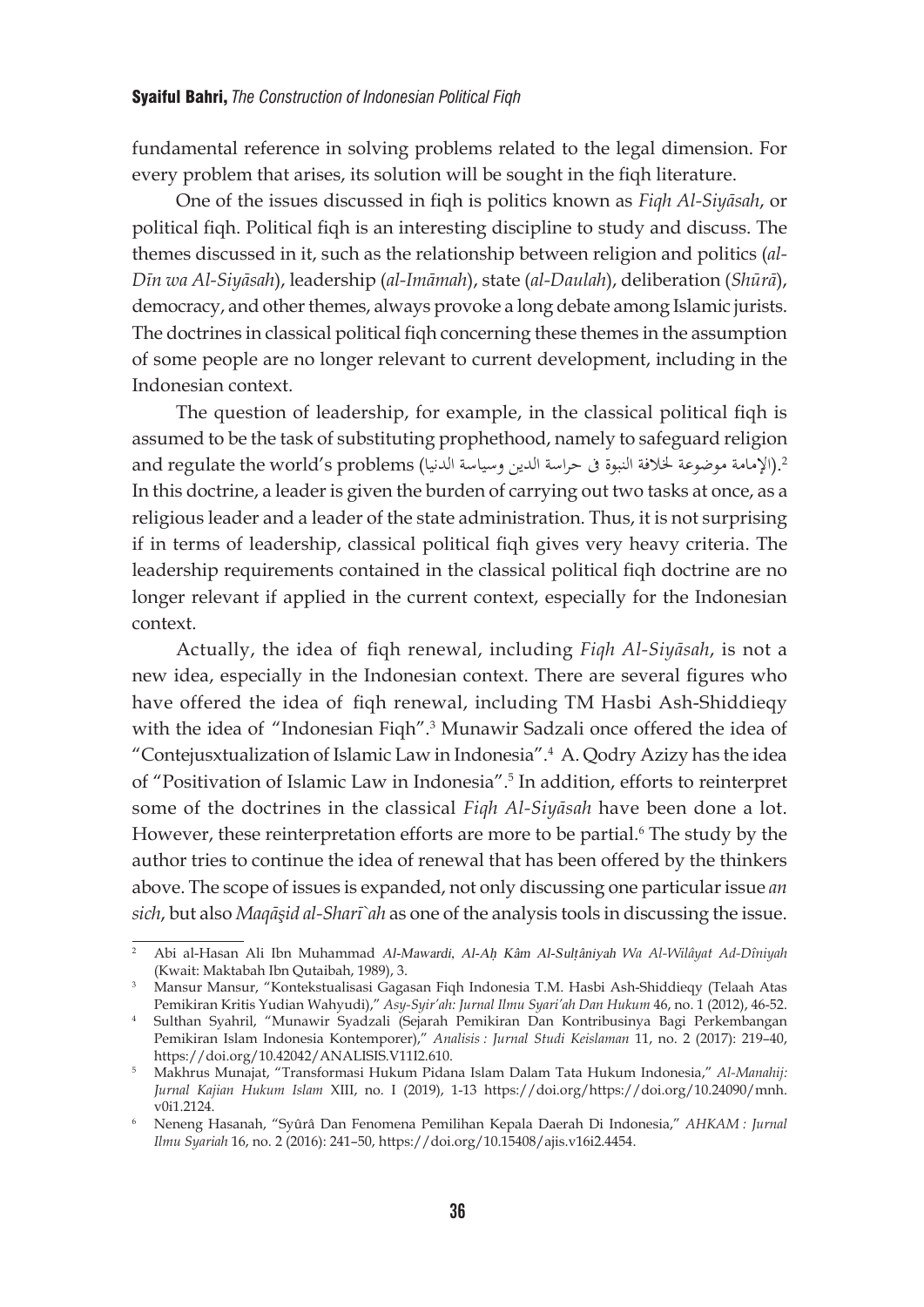### Justicia Islamica: Jurnal Kajian Hukum dan Sosial, Vol.17, No.1, June 2020

Based on the above description, this paper will try to answer two important issues. **First**, what academic arguments can be put forward to strengthen the need for reform and review of several issues in classical political fiqh. **Secondly**, how the new construction of Indonesian-style political fiqh is, especially on the three crucial issues: democracy, the format of state, and the criteria for leaders in Indonesia.

To answer these two problems, the writer uses the analysis tool of *Maqāşid al-Sharī`ah* and Ahmad ar-Raisuni's thoughts which specifically discuss political issues. This study is included in the category of literature study. The author's data is obtained from studying and analyzing several literature related to the theory of *Maqāşid al-Sharī`ah* and some of ar-Raisuni's works that specifically address political issues. In analyzing data, the authors use the normative approach and *Maqāşid al-Sharī`ah*. The purpose of this paper is to present academic arguments on the need to update and review several issues in the classical *Fiqh Al-Siyāsah*, as well as offering a new construction of Indonesian political fiqh that has Indonesiannuanced character.

# *MAQĀŞID AL-SHARĪ`AH* **AS A PRINCIPLE IN ISLAM**

In principle, Islam was revealed to answer humanitarian problems and social problems that occur in society.7 In addition, Islam also has fundamental purposes known as *Maqāşid al-Sharī`ah*. It can be said that all the provisions of Allah aim to realize human benefit both in this world and the hereafter.<sup>8</sup> Thus, it can be understood that any rule in Islam must not leave the framework of *Maqāşid al-Sharī`ah*. For this reason, in the process of extracting Islamic thought, there are certain rules and conditions that must be met so that the generated thought formulation does not leave the framework of *Maqāşid al-Sharī`ah*.

Etymologically, the word "*Maqāşid*" is a plural form of the word *"Maqşid"*which means going to something. Terminologically, there are various definitions put forward by experts. Ibnu 'Asyur defines *Maqāşid* as the general goals and the deepest meaning contained in various legal rules (*tashrī`*).9 While al-Fasi defines *Maqāşid* as the purposes and secrets that God put behind all the legal provisions revealed by Him.<sup>10</sup> Meanwhile, *al-Sharī`ah* from linguistic perspective contains two meanings, namely the straight path (*al-tarīqah al-Mustaqīmah*) and waterways.<sup>11</sup>

<sup>7</sup> Abid Rohmanu, "Khaled Abou el-Fadl dan Orientasi Humanistik dalam Studi Fiqh," *Justicia Islamica* XIII, no. 2 (2011). DOI: 10.21154/justicia.v8i2.531.

<sup>8</sup> Mohammad Hashim Kamali, "Goals and Purposes Maqasid Al-Shariah Methodological Perspectives," in *The Objectives of Islamic Law the Promises and Challenges of the Maqasid Al-Sharia*, ed. Muna Tatari Idris Nessery, Rumee Ahmed (London: Lexington Books, 2018), 7–10.

<sup>9</sup> Ismail Hasani, *Nadzariyyah Al-Maqâs}id `inda Al-Imâm Muh}ammad T}ahir Bin `Asyûr* (Virginia: Al-Ma'had al-'Alami li al-Fikr al-Islami, 1995), 117-118.

<sup>10</sup> 'Allal Al-Fasi, *Maqâs}id Al-Sharî`ah Al-Islâmiyah Wa Makârimuha* (Maroko: Maktabah Wahdah, n.d.), 3.

<sup>11</sup> Aji Damanuri, "Shariah Sebagai Metodologi Problem Solver : Catatan Atas Pemikiran Ziauddin Sardar,"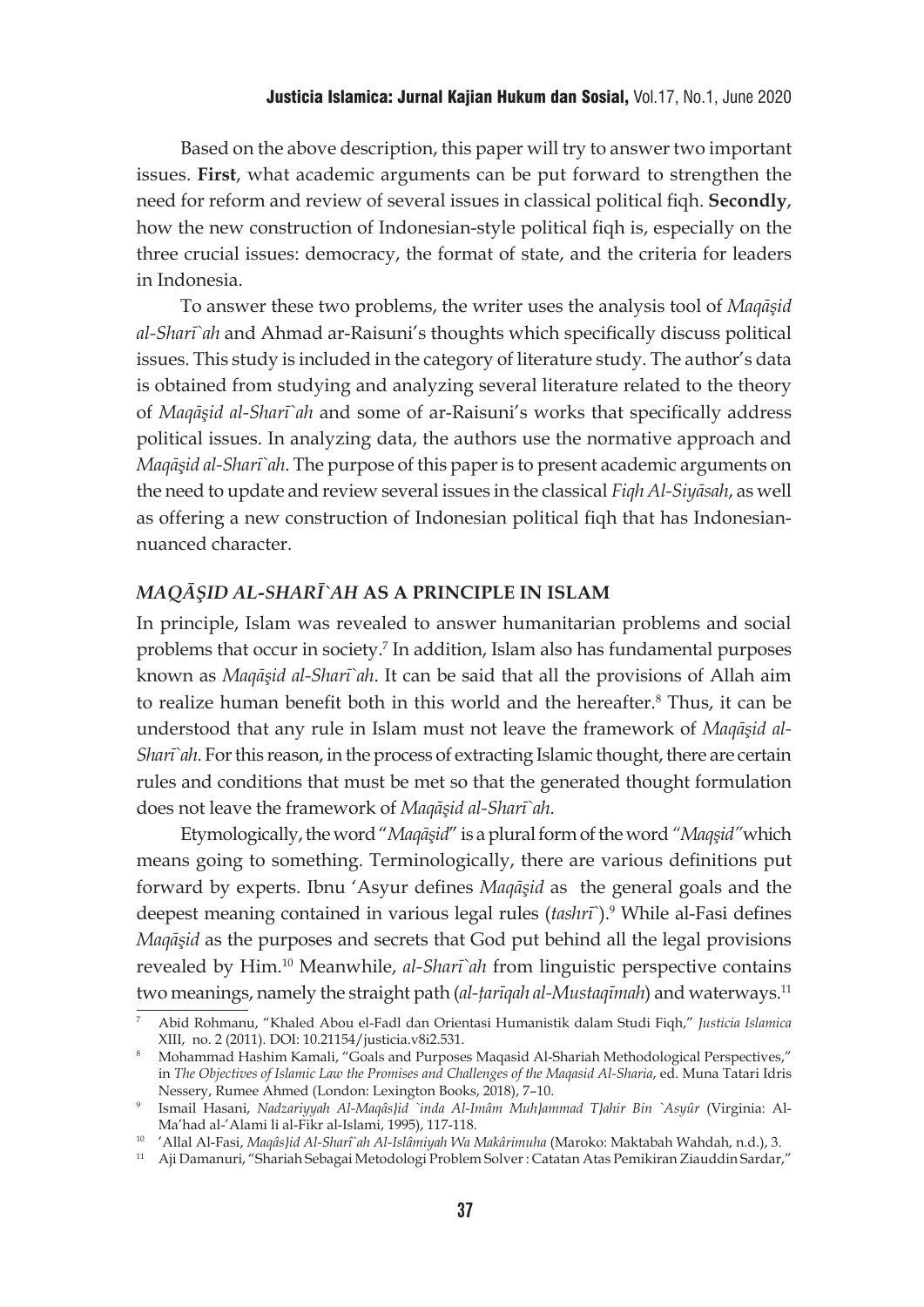Terminologically, *al-Sharī`ah* is interpreted as all the rules of God established for his servants, both concerning beliefs, worship, morals, social relation, and other order of life with its various branches, with the aim to realize the happiness of the world and the hereafter.<sup>12</sup>

The word *maşla*h*ah*} comes from the root *şalu*h*a* } which means good. In practical terms, *maşla*h*ah*} can be interpreted as the nature of an action that can lead to goodness and usefulness.13 On the contrary, the word *mafsadah*, the opposite of *maşla*h*ah*} , is the trait of an action that can lead to damage and danger.<sup>14</sup> According to Al-Ghazali, what is meant by *maşlaḥah* is to keep the purpose of the Shari'a maker (*al-Shāri'*). There are five things which meant by *al-Shāri'*, namely maintaining religion, soul, reason, descent, and property. Everything that contains protection and preservation of these five aspects is called *maşla*h*ah*} . On the contrary, anything that can threaten these five aspects is called *mafsadah*.

Basically, the issues of *maşla*h*ah* } and *mafsadah* are more to be subjective in nature. Because, based on the original meaning, *maslahah* means bringing benefit and rejecting harm. Assumption like this, according to Al-Ghazali, is also a goal desired by humans. At the same time, human desire can not be used as a standard in measuring something considered to contain benefit or not.

In order to avoid misuse of the concepts of *maslahah* and *mafsadah* wildly, Islamic legal experts made standardization of *maşlahah* into three levels: *darūriyyāt*, <sup>h</sup>}*ājiyyāt*, and *taḥsīniyyāt*. *Maşlaḥah* d}*arūriyyah* is the highest level of the benefit sequence. This benefit is primary because the continuity of human life depends on it. If the primary benefit is not realized, then human life will be ruined.<sup>15</sup>

*Maşlahah hājiyyah* is benefit which is below the primary level. This secondary benefit includes the needs of humans to reach ease and not get caught up in difficulties (*al-Mashaqqah*).16 If the secondary benefit is not fulfilled, humans do not fall into a state of danger as contained in the first benefit.

Meanwhile, *maşlahah tahsīniyyah* is the benefit associated with daily ethics. The absence of *maşlaḥah taḥsīniyyah* will not cause destruction to human life as it is contained in d*arūriyyāt* } , and also does not cause difficulties as contained in h*ājiyyāt* } . However, even this benefit is tertiary in nature, it does not mean its existence is not important.

*Justicia Islamica* 10, no. 1 (2013), https://doi.org/10.21154/justicia.v10i1.141.

<sup>&</sup>lt;sup>12</sup> M.N. Harisudin, "Risalah Fiqh Wanita: Pemikiran Fiqh Perempuan Progresif KH. Muchith Muzadi," *Justicia Islamica* 10, no. 1 (2013), https://doi.org/10.21154/justicia.v10i1.146.

<sup>13</sup> Felicitas Opwis, "Maslaha in Contemporary Islamic Legal Theory," *Islamic Law and Society* 12, no. 2 (2005): 182–223.

<sup>&</sup>lt;sup>14</sup> Ahmad Ar-Raisuni, Muḥāḍarāt Fi Maqāṣid Al-Sharīah (Cairo: Dar al-Kalimah, 2014), 126.

<sup>&</sup>lt;sup>15</sup> Abdul Wahhab Khallaf, *Ilmu Usûl Al-Fiqh Wa Khulâsah Al-Tasyrî Al-Islâmiy* (Beirut: Dar al-Fikr al-'Arabi, n.d.), 188.

<sup>16</sup> Duski Ibrahim, *Metode Penetapan Hukum Islam Membongkar Konsep Istiqra' Ma'nawi Asy-Syatibi* (Yogyakarta: Ar-Ruz Media, 2008), 208.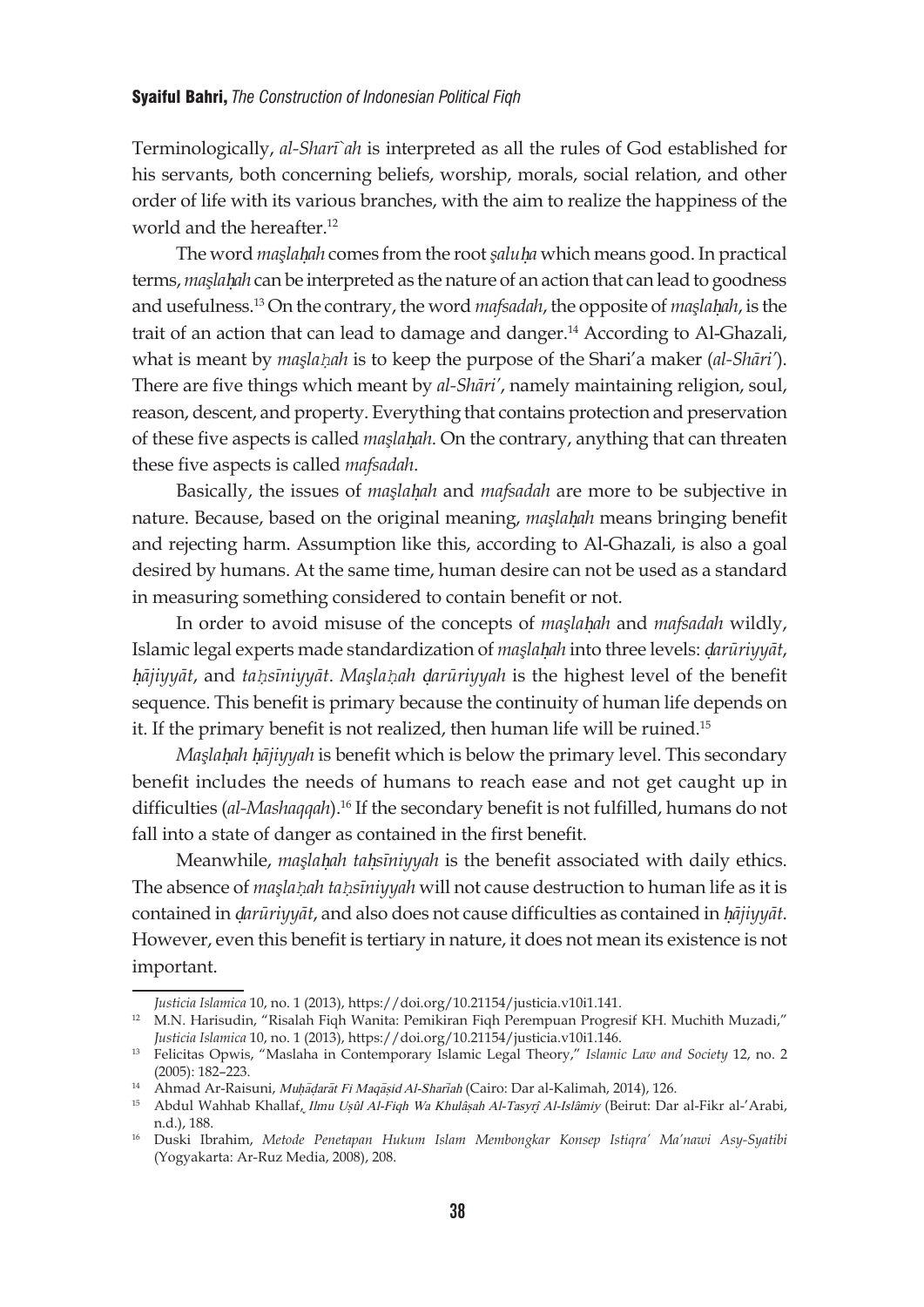## **AHMAD AR-RAISUNI AND HIS THOUGHTS ON POLITICAL FIQH**

Ahmad ar-Raisuni is a Muslim intellectual born in Morocco, in 1953 AD, coinciding with 1372 H. Raisuni's intellectual odyssey was formed at Muhammad V University, Rabat, Morocco, precisely in the Faculty of Literature and Humanities (*Kulliyah al-Adab wa al-`Ulūm al-Insāniyyah*). He earned a bachelor's degree from the campus in 1986, three years later, earned a master's degree in *Maqāşid al-Sharī`ah*. In 1992, in the same place, ar-Raisuni won the title of Doctor of Ushul Fiqh, with the title of Dissertation, *Nazariyyah al-Maqāşid `inda al-Imām al-Syāţibiy*.

Besides being active as an academic, ar-Raisuni is also active in various scientific organizations, including al-Ittihad al-'Ālamiy li `Ulama' al-Muslimīn. Ar-Raisuni has produced many works in Islamic law and *Maqāşid al-Sharī`ah*. Among the works that have been produced are, *Nazariyyah al-Maqāşid `inda al-Imām al-Syāţibiy*, *Min A`lām al-Fikr al-Maqāşidiy, Madkhal ila Maqāşid al-Sharī`ah, Al-Fikr al-Maqāşidiy: Qawā'iduhu wa Fawāiduhu, Al-Ijtihād: al-Naş wa al-Maşlaḥah wa al-Wāqi', Al-Shūra fī Ma'rakah al-Binā ', Al-Ta'addud al-Tadzīmiy li al-*H}*arakah al-Islāmiyyah: Mā lahu wa Mā 'alaihi, Al-Kulliyah al-Asāsīyyah li al-Sharīah al-Islāmiyah, Mu*h}*ā*d}*arāt fī Maqāşid al-Sharī ah, Al-Fikr al-Islāmiy wa Qaḍāyānā al-Siyāsiyyah al-Mu`āşirah, Fiqh al-Şaurah: Murāja'āt fī al-Fiqh al-Siyāsiy al-Islāmiy, Al-Qawā'id al-Asās li 'Ilmi Maqāşid al-Sharīah,* and *Al-Jam'u wa al-Taşnīf li Maqāşid al-Syar' al-*H*anīf.*

The term political fiqh, in this paper, is a translation of the term *Fiqh Al-Siyāsah*. The term *Fiqh Al-Siyāsah* itself consists of a composition of two words: *al-Fiqh* and *Al-Siyāsah*. Etymologically, the word *al-Fiqh* means understanding (*al-Fahmu*). Terminologically, *al-Fiqh* means the knowledge of the laws of Sharia which are practical, taken from detailed proofs (daleel).17 Thus, *al-Fiqh* is essentially the result of thought obtained from the thought process termed as ijtihad.

The word *Siyāsah* comes from Arabic which means to regulate something.18 Terminologically, the word *Siyāsah* is interpreted as an effort to improve and manage the affairs of the people.19 The word *Siyāsah* is also interpreted as laws governing the affairs of the state and society (*ummah*), by adhering to the spirit of the Sharia and universal principles in the religion, although there is no specific proof that discusses the laws.20 From these mentioned definitions, it can be understood that the full definition of *Fiqh Al-Siyāsah* is a deep understanding of the affairs of the Ummah, both internal and external, as well as regulating and maintaining these affairs in accordance with Sharia laws.

<sup>17</sup> Abdul Wahab Abd. Muhaimin, "Aktualisasi Syariah dan Fikih Dalam Menyelesaikan Pelbagai Persoalan Hukum," *Ahkam* XV, no. 2 (2015): 241–48.

<sup>18</sup> Khalid ibn Ali Ibn Muhammad Al-'Anbari, *Fiqh Al-Siyâsah Al-Syar`îyyah* (Egypt: Dar al-Minhaj, 2004), 9.

<sup>19</sup> Muhammad Ibn Husain Beirum, *Risâlah Fi Al-Siyâsah Al-Shar'iyyah* (Dubai: Markaz Jumu'ah al-Majid, 2002), 121.

<sup>20</sup> Toha Ahmad Zayyadi, *Al-Marji`îyyah Fi D}aui as-Siyâsah Al-Syar`îyyah* (Oman: Dar an-Nafais, 2014), 23.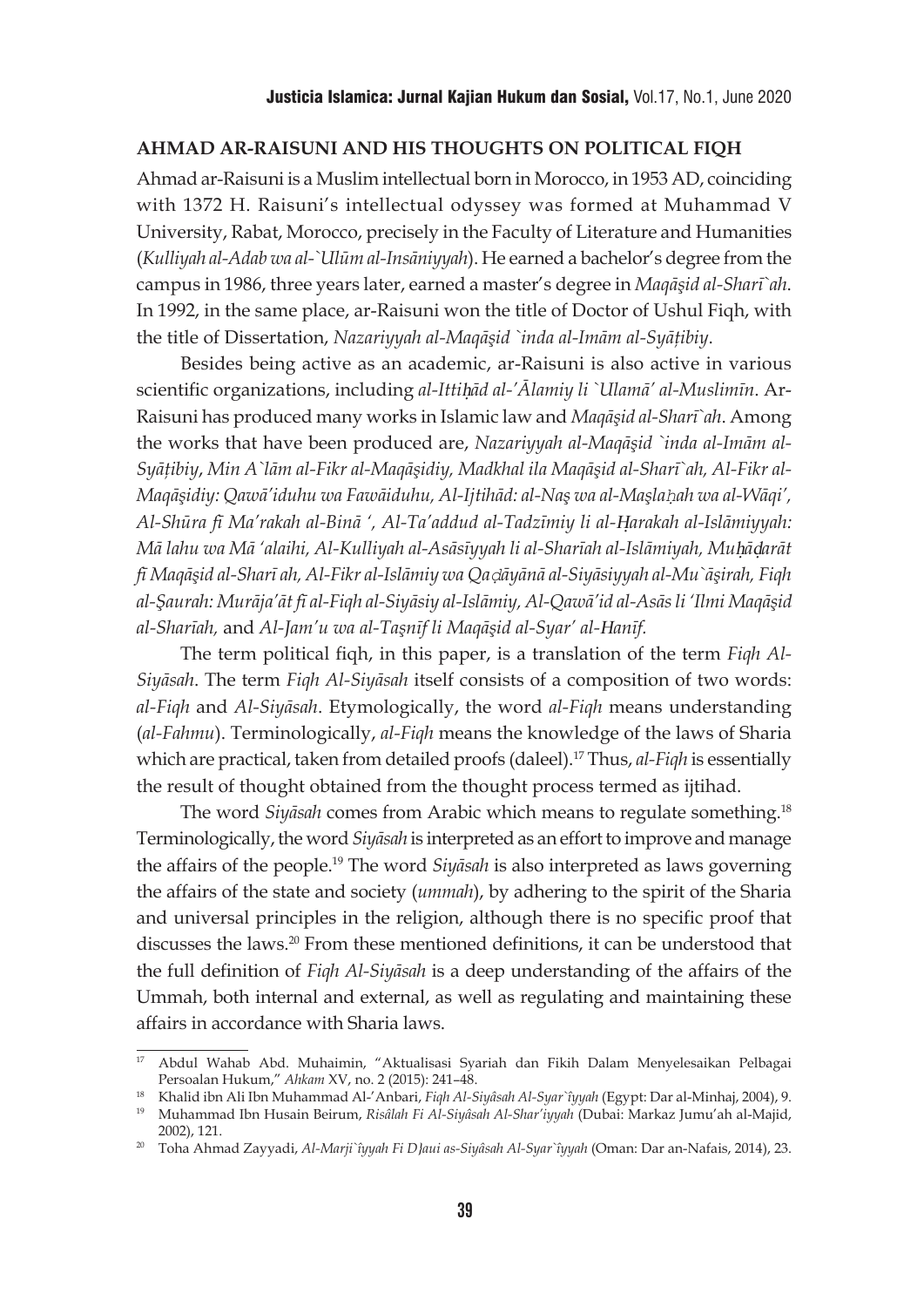Ar-Raisuni's thoughts about political fiqh depart from the basic construction that some issues in classical political fiqh need to be renewed and reviewed. The idea of renewal of classical political fiqh opens with a general explanation of how fiqh is processed. Fiqh, according to ar-Raisuni is a product of human thought, the result of a combination of understanding of reason to revelation, as well as the reality around it. In this understanding, fiqh is formed because of three elements: the revelation, the event, and the person who understands the revelation (*faqīh*).<sup>21</sup>

The revelations of Allah manifested in the Qur'an and the hadith of the Prophet are absolute, *ma'şūm*, guaranteed authority. As for understanding of the revelation, of course it is different from the revelation itself. Understanding of the revelation is an activity of human thought that may be wrong and may be right. Moreover, the quality of understanding from one another can differ, depending on intellectual capacity and methodology used.<sup>22</sup> On that basis, it can be understood that fiqh is a product of thought that is relative in nature, so updating and reviewing it is a necessity that needs to be done continuously. The review is very important because the problems that occur in Islamic law are increasingly developing. If fiqh in general requires an update and review, then this also applies to one of its derivatives, namely *Fiqh Al-Siyāsah* or political fiqh.

In addition, the proofs which talk about political issues, according to ar-Raisuni, are very few. The scarceness of proofs which specifically address political issues provides an opportunity to always present a new understanding that is more suited to a particular situation and condition. Generally, the proofs related to political matters are universal, such as orders to do justice, deliberation, good deeds, and trustworthiness, also to keep promises, and to hold other principles.<sup>23</sup> Ar-Raisuni also built his argument by quoting the opinion of Imam Haramain al-Juwaini who states that, the issue of leadership (in politics) is not included in the issue of certainty (*Qat'i*) and its truth is not at the level of confidence (*al-yaqīn*).<sup>24</sup>

Based on the arguments above, ar-Raisuni concludes that a continuous review and new ijtihad in the field of political fiqh is mandatory and not prohibited. The review is carried out so that the discourses in it can be relevant to the times. Ar-Raisuni adds that if a review is not carried out, the jurisprudence will cause a very difficult situation (*al-Ḥaraj kulla al-ḥaraj idzā lam naf'al*).25 The reason why ar-Raisuni states that if a review is not conducted this will cause difficulties, is because the problems faced today are very different from what happened in

<sup>&</sup>lt;sup>21</sup> Ahmad Ar-Raisuni, *Figh Al-Saurah Murâja* ît Fi Al-Figh Al-Siyâsiy Al-Islâmiy (Cairo: Dar al-Kalimah, 2013), 11.

<sup>22</sup> Ar-Raisuni, 11.

<sup>23</sup> Ar-Raisuni, 12.

<sup>24</sup> Ar-Raisuni, 13.

<sup>25</sup> Ar-Raisuni, 13.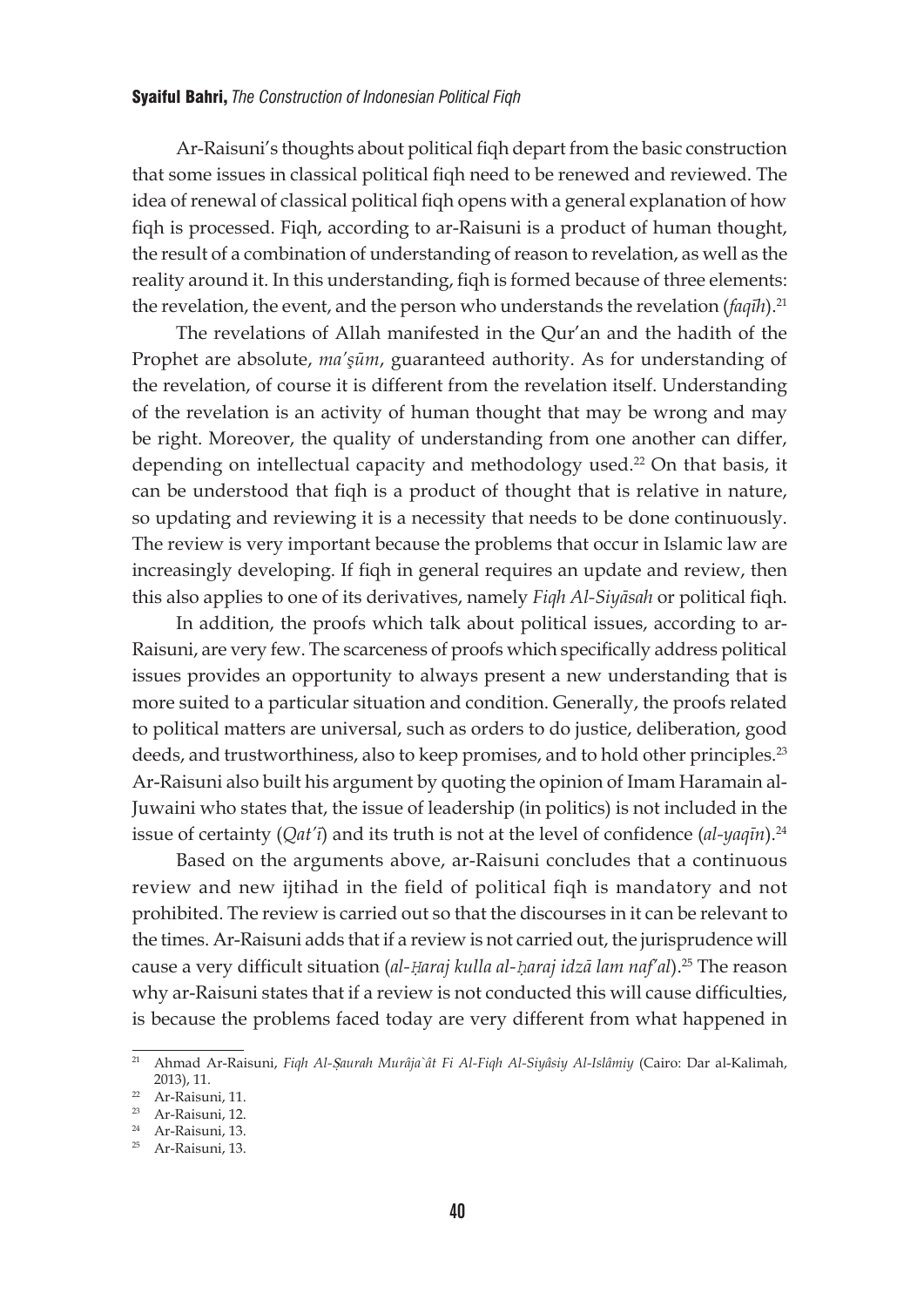the past. The concepts offered in the past are not all suitable when applied in the current context.

At least, there are five crucial issues in political fiqh that are specifically discussed by ar-Raisuni in his various works. **First**, about the relationship between religion and politics. The issue about the relationship between religion and politics is not a new issue. There are several views regarding this issue, depending on the perspective used. In the matter of the relationship between religion and politics, ar-Raisuni chose the middle way. Both religion and politics are inseparable unlike the secularists believe. The relationship between religion and politics is like the relationship between humans and doctors.26 Politics needs religion to control and to keep it in line with the spirit outlined in religious doctrines. However, the control here does not mean the same as what the bearers of the idea of the full integration of religion and politics want like Islamist-formalists believe.

**Second**, between *shūrā* and democracy. The discourse of *shūrā* and democracy has colored much debate among scholars, especially in the study of Islamic political science.<sup>27</sup> Usually, the focus of the debate is the relationship and differences between the two. *While shūrā* is associated with Islam, democracy is considered a western product. In other words, while *shūrā* is a religious teaching, democracy is a secular doctrine that is not in accordance with religious teachings. In fact, there are groups that have understanding that *shūrā* is the only system that complies with Sharia principles. These groups believe that a system other than *shūrā*, including democracy, is an unlawful infidel system for Muslims. In Indonesia, this understanding is voiced by Hizbut Tahrir Indonesia (HTI).

Operationally, *shūrā* can be defined as an activity of exchanging thoughts, ideas or opinions, in order to solve a problem.<sup>28</sup> From this definition, it can be understood that *shūrā* is a mechanism in finding and making decisions made by selected people with certain qualifications. On the other side, democracy comes from the Greek term "demos" which means society, and "krattio" which means government.<sup>29</sup> The term democracy has various definitions. Sometimes, democracy is interpreted as power in the hands of people or governance by and for the majority.30 According to F. Budi Hardiman, the notion of democracy as power in the hands of people is a classic understanding that has weaknesses in

<sup>26</sup> Ahmad Ar-Raisuni, *Al-Fikr Al-Islâmiy Wa Qadâyânâ Al-Siyâsiyyah Al-Mu`âs}irah* (Cairo: Dar al-Kalimah, 2013), 32.

<sup>27</sup> Uriya Shavit, "Is Shura a Muslim Form of Democracy? Roots and Systemization of a Polemic," *Middle Eastern Studies* 46, no. 3 (2010).

<sup>28</sup> Lukman Santoso, "Eksistensi Prinsip Syura Dalam Konstitusional Islam," *Jurnal In Right* 3, no. I (2013): 113–34.

<sup>29</sup> Kiki Muhamad Hakiki, "Islam Dan Demokrasi : Pandangan Intelektual Muslim Dan Penerapannya di Indonesia," *Wawasan: Jurnal Ilmiah Agama Dan Sosial Budaya* 1, no. 1 (2016): 1–17.

<sup>30</sup> Fuad Fachruddin, *Agama Dan Pendidikan Demokrasi* (Jakarta: Pustaka Alvabet, 2006), 25.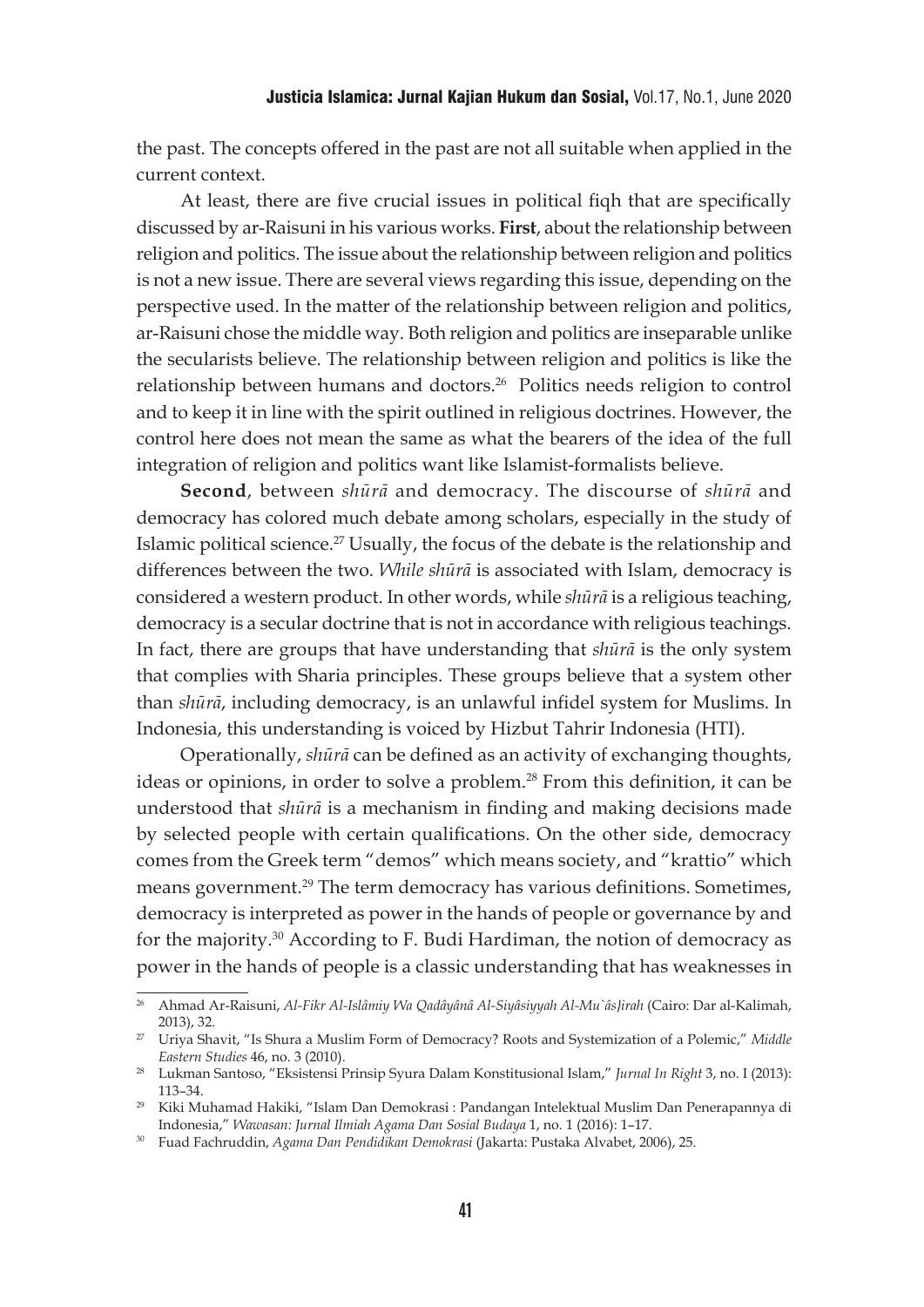its operational processes. This weakness lies in the complexity of today's society which is different from society when the concept was formulated in the past.<sup>31</sup>

Based on the concepts of *shūrā* and democracy mentioned by the author above, it can be understood that if viewed from the surface, both of *shūrā* and the democracy do have very sharp differences. Thus, it is not surprising that there are groups like Hizbut Tahrir Indonesia (HTI) who have thought and understanding that *shūrā* is a genuine product of religion, while democracy is a western product that is not suitable for use as a system of state.

However, ar-Raisuni has a different thought. For ar-Raisuni, *shūrā* and democracy cannot be contested. Democracy is part of *shūrā* itself. Democracy is a medium (*wasīlah*) to arrange something, while *shūrā* includes creed, morals, and civilization (*thaqāfah*). Because democracy is part of *shūrā*, the two cannot be opposed to each other as understood by HTI or their likes. As a medium, its quality depends on the use of it. Simply put, if democracy is practiced correctly, it will bring benefits. So, whether good or not a medium is basically returned to its users.

Besides having a different thought in terms of the relationship between *shūrā* and democracy, ar-Raisuni also has a different outlook on the status of *shūrā* in Islam. For ar-Raisuni, *shūrā* is not a Sharia and is not the only system that is in accordance with Islam as understood by many people. *Shūrā* is not *ta'abbudiy* that can't be modified anymore. In this context, ar-Raisuni understands that *shūrā* is just one medium (*wasīlah*) from many and not the destination (*maqāşid*) as some people understand.32

Ar-Raisuni's understanding of the status of *shūrā* which positions it as a medium, brings to a simple implication that *shūrā* is not a rigid system which cannot be changed or renewed as a praxis. To strengthen his argument, ar-Raisuni cites the opinion of Al-Qadi Ibn 'Atiyah al-Andalusi which states that *shūrā* is a basic principle of Sharia which its practices and applications can be adapted to the times.<sup>33</sup>

In addition, ar-Raisuni also rejects the assumption of some groups in Islam who consider that democracy cannot be accepted and applied in Islam. Usually, the proponents of this idea build their arguments on two main foundations. *First*, judging by it is origin. Democracy is considered not from Islam and is associated with western traditions. *Secondly*, democracy is conceived as a system that embraces unlimited freedom. This freedom equates knowledgeable people and not; both are given equal rights. In addition, the system based on majority

<sup>31</sup> F. Budi Hardiman, *Demokrasi Deliberatif* (Yogyakarta: Kanisius, 2009), 125.

<sup>32</sup> Ahmad Ar-Raisuni, *Al-Fikr Al-Maqâs}idî Qawâ`iduhu Wa Fawâiduhu* (Rabath: Dar al-Baido', 1999), 132.

<sup>33</sup> Ar-Raisuni, *Al-Fikr Al-Islâmiy Wa Qadâyânâ Al-Siyâsiyyah Al-Mu`âs}irah,* 78-79.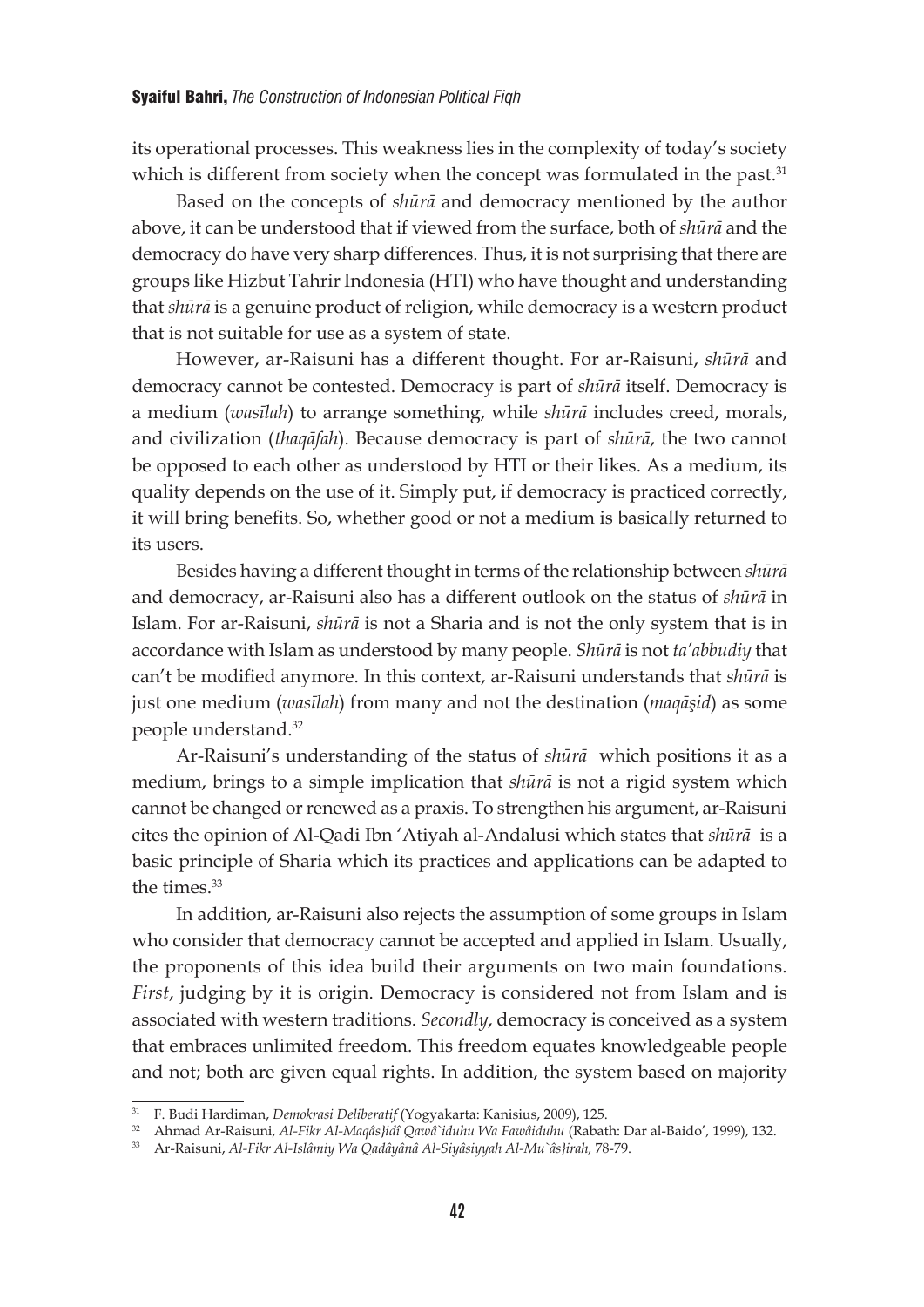in democracy is able to generate decisions that are outside the bounds; making *halal* something that is *haram*, and vice versa.<sup>34</sup>

The two arguments against democracy above are refuted by ar-Raisuni. *First*, democracy does not have a certain religion or identity. Although historically democracy was born in Greece, the practice of democracy has existed since the civilization of human life began. In fact, the Jahiliyyah Arabs have practiced the principles of *shūrā* and democracy.<sup>35</sup> *Second*, the concern that democracy will produce free decisions without limits is something that is exaggerated. In the practice of democracy applied in various Muslim majority countries for example, decision making based on majority has long been practiced, even by the Prophet himself.<sup>36</sup>

**Third,** the concept of state. In the matter of state, according to ar-Raisuni, Islam does not rigidly regulate the format how a state must be. Islam only provides basic standards that are universal (*al-Mabadi 'al-'Ammah*). These standards can be used as a basis in formulating rules and technical matters relating to political issues, including in the matter of the format of state. Because they are universal, these basic standards can be applied anywhere and anytime. In applying these basic standards, to know the characteristics of a place and its people is a must.37 By knowing the characteristics of a place and its society, the formulation of rules and technical implementation can be adjusted to the needs and most importantly not contrary to religion.

Ar-Raisuni emphasizes that Islam never give a specific description of what the format of state should be. Even in the two primary sources, there are no provisions that clearly indicate the format of state. In fact, the application of *al-Khilāfah ar-Rasyīdah* in historical fact varies, from the time of Abu Bakr to Ali. *Khilāfah* and *Khalīfah* are only technical terms that are historical and not principle that cannot be changed. The terms are almost the same as other technical terms such as *al-Imāmah* and *al-Imām*, *al-Imārah* and *al-Amīr*, *ar-Riāsah* and *al-Raīs*, and *Amīrul Mu'minīn* and *Amīrul Muslimīn*. 38

Islamic history records that there are many phases of government and power that have existed and colored the lives of Muslim societies. Each of these power phases has different characteristics that differ from those of another. It needs to be understood that the history of power in Islam, not all filled with things that are Islamic, but in its history there is also a dark stain of power, from killing each other to getting rid of each other.

<sup>34</sup> Ar-Raisuni, 79-80.

<sup>35</sup> Ahmad Ar-Raisuni, *Al-Ummah Hiya Al-A*s}*lu Muqârabah Ta`*s}*îliyyah Li Qadâyâ Dimaqrâ*t}*iyyah* (Beirut: al-Syabkah al-'Arabiyah li al-Abhas wa al-Nasyr, 2012), 44-46.

<sup>36</sup> Ar-Raisuni, *Al-Fikr Al-Islâmiy Wa Qadâyânâ Al-Siyâsiyyah Al-Mu`â*s}*irah,*87-90.

<sup>37</sup> Ar-Raisuni, *Al-Fikr Al-Maqâ*s}*idî Qawâ`iduhu Wa Fawâiduhu*, 126.

<sup>38</sup> Ar-Raisuni, *Fiqh Al-*S}*aurah Murâja`ât Fi Al-Fiqh Al-Siyâsiy Al-Islâmiy,* 83-84.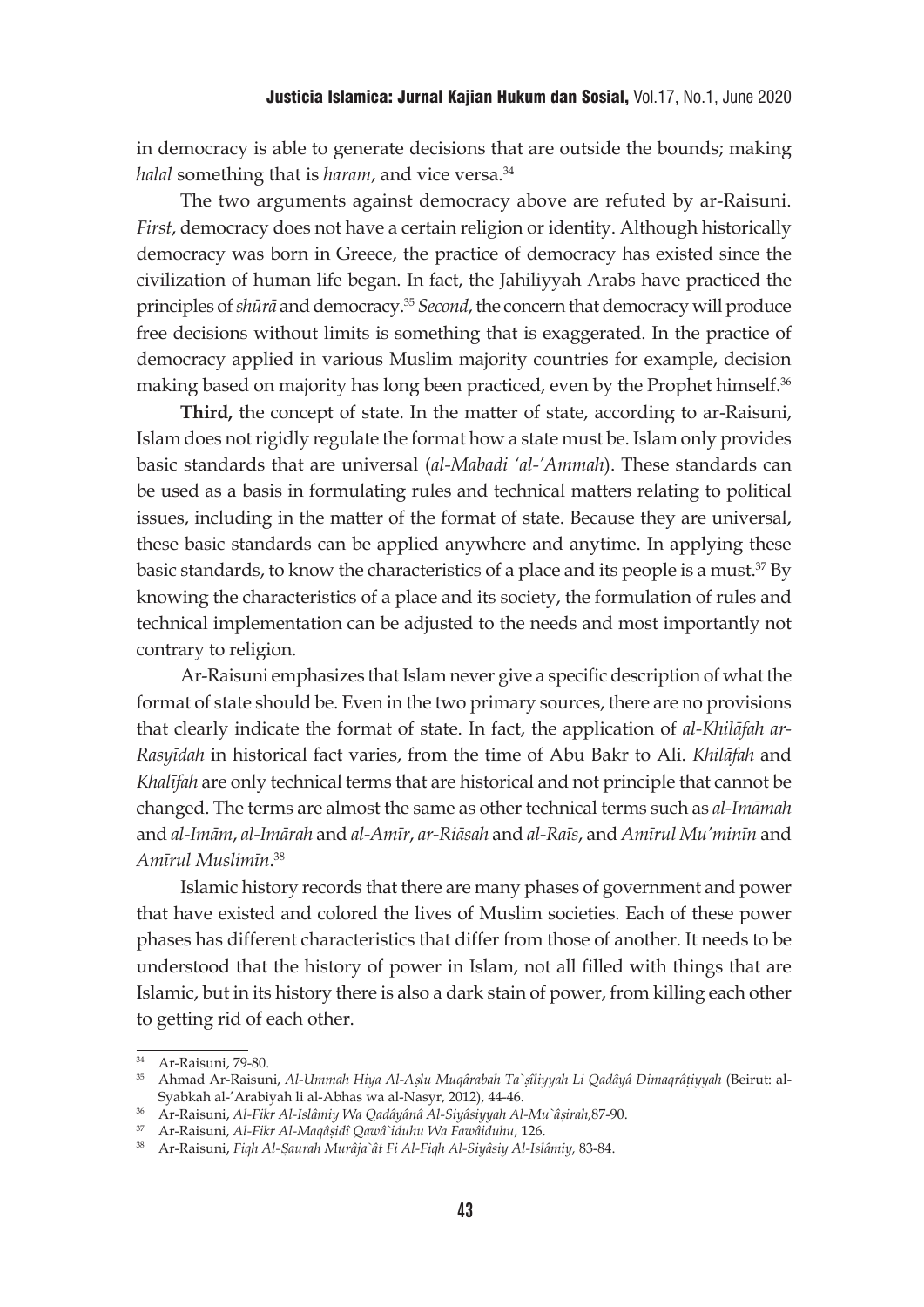If Islam does not provide detailed and rigid rules regarding political issues, including the question of the format of state, is there a benchmark that can be used to see whether a country is Islamic or not? A state, whatever its format, when applying universal principles (*al-Mabādi` al-`Āmmah*), can be called Islamic. These universal principles are deliberation, following the general principles of Sharia (*Maqāşid al-Sharī`ah*), upholding justice among people, and conformity of all policies of leaders to realize benefit.<sup>39</sup>

A state, be it a republic, kingdom, or caliphate, as long as applying the universal principles above, any format of it is acceptable and Muslims must love and defend it, including submitting to its leaders. Thus, as long as a state gives freedom to carry out religious rites and policies taken are aiming at realizing benefit and not castrating Muslims, it is *haram* to rebel and campaign for resistance, let alone to spread propaganda that the state is not in accordance with religious teachings.

**Fourth,** about leadership. Ar-Raisuni does not provide rigid technical terms in leadership issues. Leaders, whatever they are called, can be accepted if in their leadership they can realize justice and benefit. Ar-Raisuni divides leaders into two: the straight leader (*al-Ḥākim ar-Rāsyid*) and the broken leader (*al-Ḥākim al-Fāsid*). Each of the two has his own criteria.

A leader is called straight if he is legally elected and in his policy applies the principle of deliberation and is oriented towards the general benefit. Conversely, a leader is considered broken if in his policy is authoritarian, forcing others to follow him. His main orientation is not the general benefit, but the benefit of his self and his group.

The division of leaders into two by ar-Raisuni shows that in matters of leadership, the benchmarks are morality and capability. A leader, who only has capability without good morals, usually takes policies which will only benefit him self and his groups. Contrary, if a leader only has good morals without having capability in managing a state, his policy is vulnerable to being used by his subordinates. A leader of this like usually will be easily exploited because he has no power.

**Fifth,** the application of Islamic law. The application of Islamic law becomes a central issue that is carried by groups who believe in the comprehensiveness of the Islamic teaching. Ar-Raisuni calls this group the political-dawah movement (*Ḥarakah al-Da'wah al-Siyāsiyyah*). This movement is called *da`wah* or missionary movement because this movement has a mission to spread understanding of Islamic comprehension (*shumūliyyah al-Islām*).40 This group believes that Islam

<sup>39</sup> Ar-Raisuni, 84-87.

<sup>40</sup> Ahmad Ar-Raisuni, *Murâja'ât Wa Mudâfa'ât* (Cairo: Dar al-Kalimah, 2013), 13.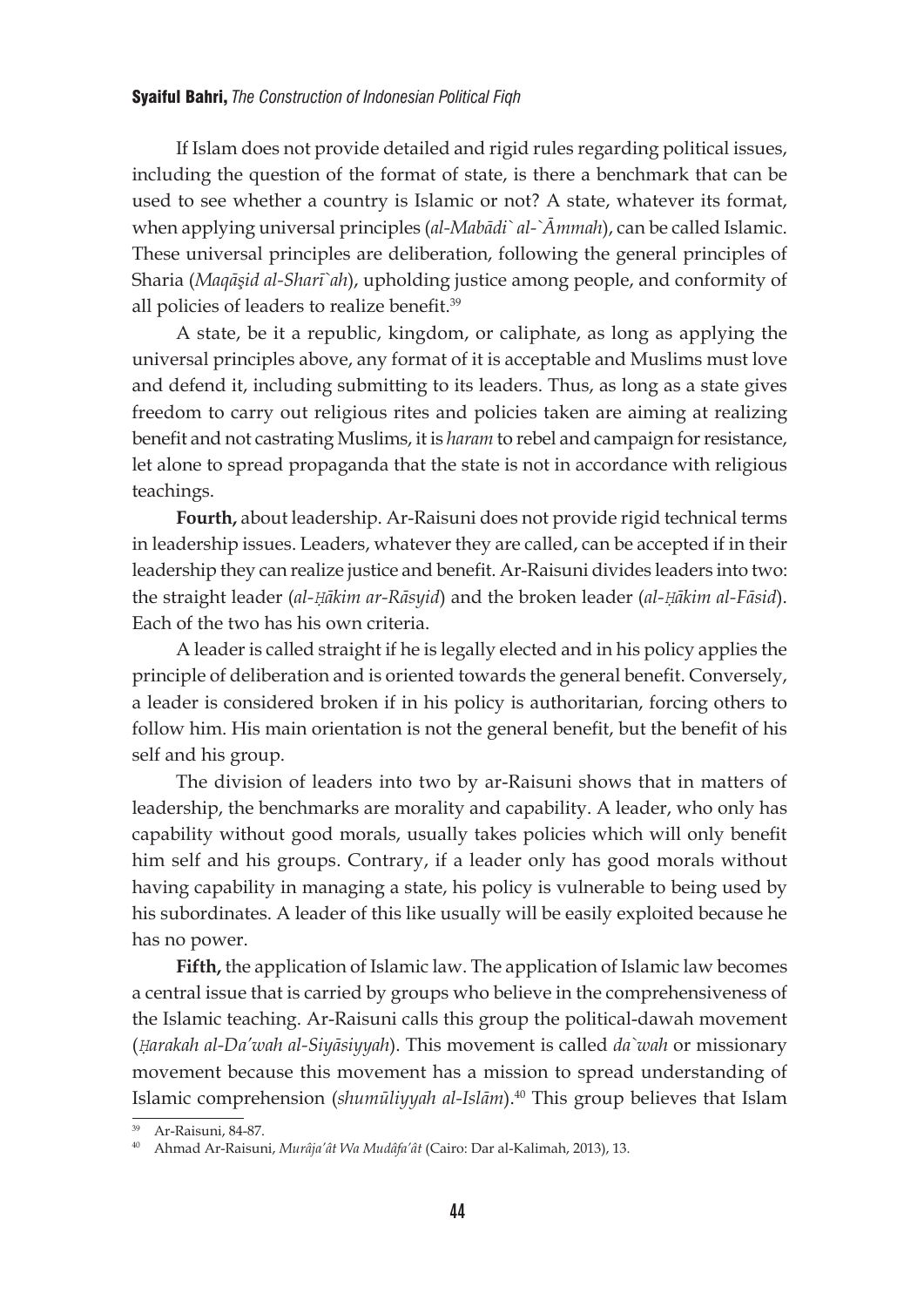covers all aspects, creed-laws, worship-human interactions, and state-politics, with all the technical rules. Therefore, in their understanding, because Islam is so complete, there is no reason not to apply it in all dimensions of life.

According to ar-Raisuni there are weaknesses in the understanding adopted by this movement. Empirical practices show that what is believed by the proponents of Islamic comprehension is wrong. The idea is weak if it must be applied in different conditions of society as it is today.41 If Islam is considered complete, the rules and technical implementations will be identical. In fact, the applications of Islamic teachings, especially in political matters and their instruments can differ from one region to another.

Differences in views that occur among Muslims regarding the issue of the application of Islamic law in the dimensions of life are due to differences in perspective in understanding the term "Sharia". For that reason, said ar-Raisuni, if someone wants to resolve this problem, understanding the term is the entrance that must be passed (*mafhūm al-Sharīah qabla Taţbīq al-Sharī`ah*).42 The term "Sharia" refers to two meanings: broad and narrow. In a broad sense, some scholars understand Sharia as everything that is revealed by Allah, including aspects of belief (*aqīdah*), religious rites (*ibādah*), and ethics (*adab*).43 In a narrow sense, usually the term Sharia is only identified with legal issues alone.

The issue of Sharia application is narrowed down to the issue of applying criminal law (*jināyah*) alone. This raises a new problem that what is meant by Sharia is only things that are practical. In fact, Sharia is not just a matter of definitive punishment (*ḥudūd*) only, but includes all aspects, including beliefs, morals, and other things that aim for human benefit.<sup>44</sup> Therefore, religious movements those have a mission to uphold Islamic law, but only focusing on criminal matters, have a problem with the root meaning of Sharia. Sharia is not only a matter of criminal law, but also a matter of creed and ethics.

#### **FROM STATIC POLITICAL FIQH TO DYNAMIC POLITICAL FIQH**

From some of the issues that the author has discussed above, it can be understood that in Islam, political issues are not something rigid. Fiqh, including political fiqh, is a product of limited human thought. Fiqh is not a normative product which binds and forces it to be accepted.

In political matters, as explained in the previous discussion, Islam does not specifically regulate operational technical matters. Islam only gives a foundation

<sup>41</sup> Ar-Raisuni, 16.

<sup>42</sup> Ar-Raisuni, *Al-Fikr Al-Islâmiy Wa Qadâyânâ Al-Siyâsiyyah Al-Mu`â*s}*irah*, 91-98.

<sup>43</sup> Ahmad Ar-Raisuni, *Al-Kullîyyât Al-Asâsîyyah Li Al-Sharî`ah Al-Islâmiyyah* (Cairo: Dar al-Kalimah, 2013), 21.

<sup>44</sup> Ar-Raisuni, *Murâja'ât Wa Mudâfa'ât*, 17-19.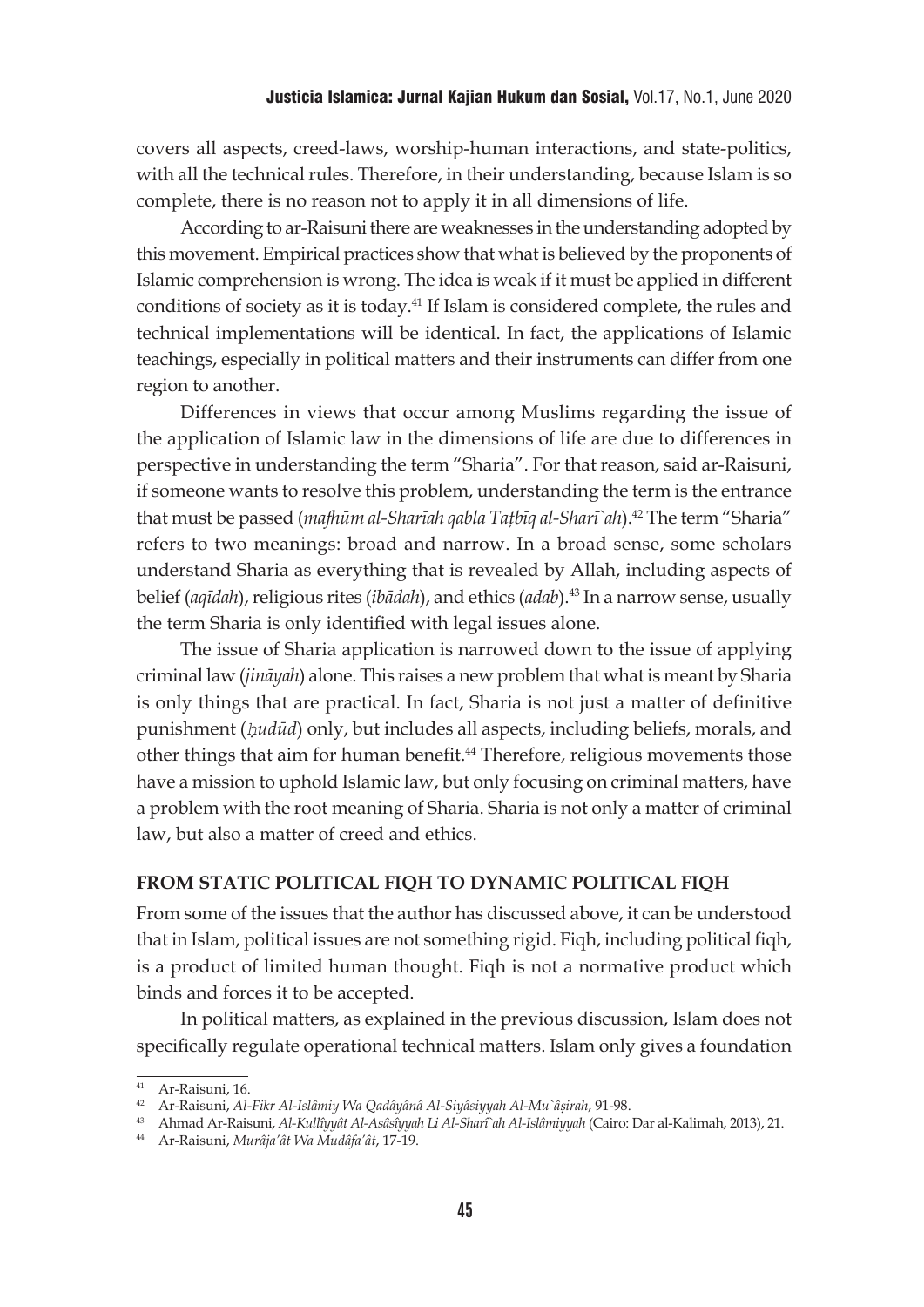in the form of basic principles (*al-Mabādi` al-`Ammah*) which must be used as a basis when formulating these technical matters. One example is the issue of the state format. Islam does not specifically regulate the format of state which must be applied in a region, whether it must be in the format of a republic, kingdom, or khilafah. Islam only gives general principles that must be used as a basis in choosing the desired form of state.

There are two main arguments why political fiqh is dynamic. *First*, the proofs related to this issue (politics) are very few in number. At least, the available proofs show that in political matters humans are given ample space to think and produce operational technical things that are in accordance with the challenges of their times. *Second*, legal provisions can change according to changes in space and time. In the study of Islamic law, differences in space and time can affect the legal provisions that must be applied. Except for things that are *ta`abbudiy*, what is applied in certain regions may be different in other regions. There are very many historical facts that indicate this issue.

However, it must be understood that even though political fiqh is dynamic, it does not mean that all the provisions contained in classical political fiqh can be modified at will. There are certain limitations that must be obeyed, namely that the general principles (*Maqāşid al-Sharī`ah*) must be the reference and main foundation. Making *Maqāşid al-Sharī`ah* as the reference is the main key to the process of renewal and modification of acceptable fiqh. *Maqāşid al-Sharī`ah* is the main frame of every Islamic (legal) thought. Basically, Islamic (legal) thought that is in accordance with *Maqāşid al-Sharī`ah* can be accepted and applied in daily life because it certainly contains benefits. Conversely, if opposite to *Maqāşid al-Sharī`ah*, the results of this thought must be rejected because it certainly leads to destruction.

# **ISSUES OF INDONESIAN-NUANCED POLITICAL FIQH**

In this discussion, the author will examine a number of issues in classical political fiqh that have been contextualized into the Indonesian context. In carrying out the process of contextualization, the writer borrows Ahmad ar-Raisuni's thoughts and the theory of *Maqāşid al-Sharī`ah* as its foundation. Not all issues in the classical political fiqh literature are contextualized by the author. The author only chooses several issues which are widely discussed and debated in Indonesia. These issues are:

**First,** democracy as a state system. Indonesian-nuanced political fiqh does not dichotomize between *shūrā* and democracy. Both are not opposed to each other because democracy is part of *shūrā*. Both *shūrā* and democracy are means that have the same goal: to realize benefit and prosperity for the community. Thus, the application of democracy as a state system in Indonesia is in accordance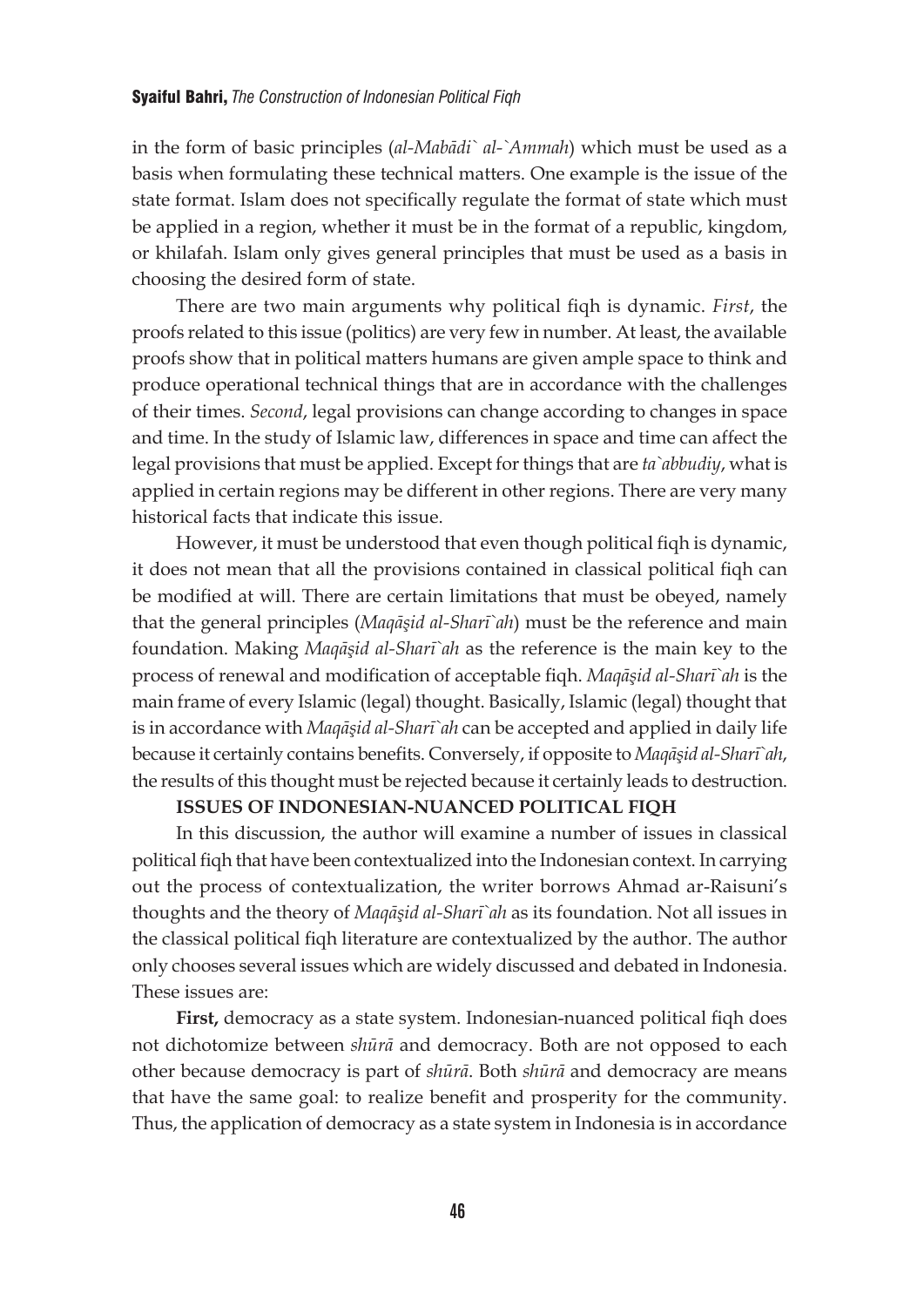with the framework of *Maqāşid al-Sharī`ah*. So, in addition to being guaranteed by applicable regulations, the application of democracy also gets legitimacy from the perspective of political fiqh.

There are two arguments to strengthen this understanding. Theologicallynormatively, the thought framework that ar-Raisuni built has shown that democracy has no religion. Like *shūrā*, democracy is a means that its application may differ from one another. Both of them are *wasīlah*, and not *ghāyah*. The second argument is sociological-historical. Sociologically, Indonesia is a nation of diverse tribes, religions, and cultures. The concept of democracy is the most suitable system for a country like Indonesia.

**Second**, criteria for leaders in Indonesia. There is a significant difference between classical political fiqh and Indonesian-nuanced political fiqh in looking at leadership issues. Classical political fiqh views a leader from two points of view at once, namely as a guardian of religion and in charge of state administration while Indonesian-nuanced political fiqh views a leader as someone who deals only with the administration of state.

There are consequences of each of these views. If a leader is conceived of as a person in charge of administration while maintaining religion, it will have an effect on the conditions that must be met by someone who wants to occupy that position. To become a leader as in classical political fiqh, an important condition is needed. Besides intellectual morals, his religious status is considered. Classical political fiqh requires that a leader must be a Muslim. Religious condition is fundamental besides moral and intellectual condition. The requirement of this condition is acceptable because it is appropriate to the context at that time. Thus, the condition of having to be a Muslim is the right choice in the midst of social and political situations and conditions that indeed required this.

Meanwhile, in the different social and political contexts, Indonesian-nuanced political fiqh formulates different provisions. For a leader in the Indonesian context, the religious condition is not a requirement. The main consideration in this regard is his moral and intellectual condition. Moral requirement in this context relates to everyday behavior that can be traced from the life track record of the person concerned. So, regardless of his religion, if the person concerned has a good track record, then that person has the right to be elected as a leader. It must be understood that the matter of morality is actually not tied to one particular religion. Any religion that is recognized in Indonesia basically teaches that good behavior, such as being honest and being fair, is the teaching that is recognized for its truth in each religion. Honesty and fairness are the perennial values found in every religious teaching in the world.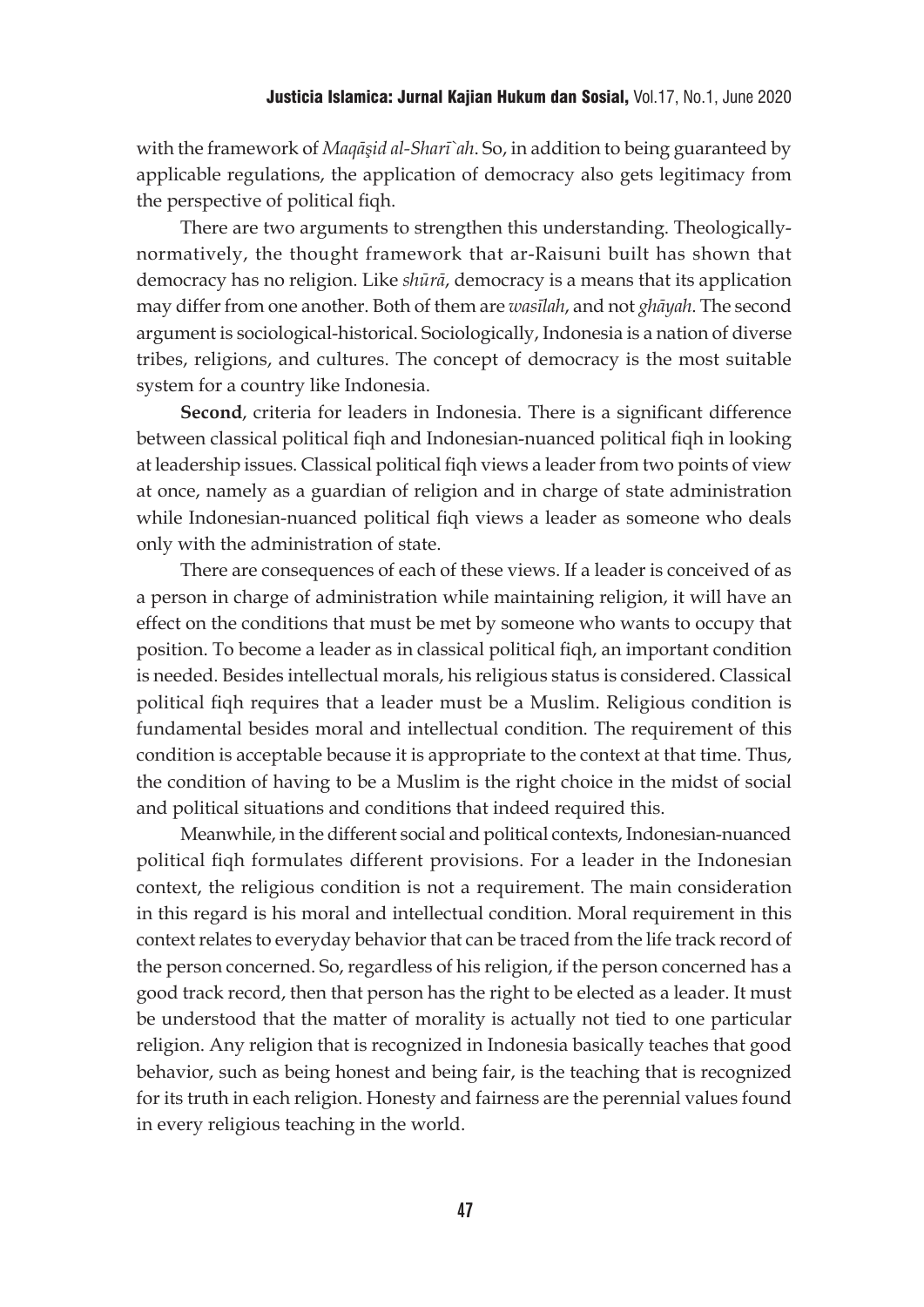As for what is meant by intellectual condition is the capability in managing administrative policies. Managerial ability is an absolute requirement so that institutional management and policy making can be in line with regulations. Therefore, this capability is an important thing that must be owned by someone who has the intention to run for leadership.

However, it needs to be understood that the moral and intellectual condition cannot work independently. The two must be complementary for each other. If a person fulfills moral requirement only without having intellectual condition, it will be difficult for him to manage policies. By contrast, if a person only meets intellectual condition while his morality is broken, his leadership will only cause damage and misery. This is clearly contrary to the principle of *Maqāşid al-Sharī`ah*.

**Third**, the state format of Indonesia. Lately, the format of the unitary state chosen by Indonesia has been sued by groups which carry the idea of founding *khilāfah*. In their perception, the format of the unitary state chosen by Indonesia is not in line with the teachings of Islam, especially with democracy as a system implemented in it.

Actually, the provisions contained in Indonesian-nuanced political fiqh are not much different from those formulated in classical political fiqh. It is well known that classical political fiqh also does not provide standard rules on how a state format should be. Terms that refer to the meaning of state vary depending on the context discussed. In classical political fiqh, discussions about state and leaders are indeed closer to the format of a dynastic kingdom. It must be understood that at that time, the prevailing state format was the dynastic system. Therefore, do not be surprised if the concept offered is related to this reality.

The current context which is far different from the past certainly requires new thinking in accordance with the socio-political context that is happening. So, the choice of the unitary state format is nothing but the result of ijtihad that has been adapted to the Indonesian context. As a result of the nation's ijtihad, it is clear that the choice of the unitary state as the state format is in accordance with religious teachings.

Thus, the Unitary State of the Republic of Indonesia (NKRI) is essentially a product of ijtihad in political fiqh that has been adapted to the Indonesian context which has a plurality in terms of religion, ethnicity, language and culture. Therefore, as citizens, it is right to guard and defend this outcome of the ijtihad from attacks by groups whose mission is to change the format of the state to *khilāfah*. The unitary state is the state format that is already very Islamic. Therefore, maintaining and loving it is an obligation and part of faith.

**Fourth**, the application of Islamic law in Indonesia. After the reformation, the enthusiasm to implement Islamic law becomes strong. One of discourses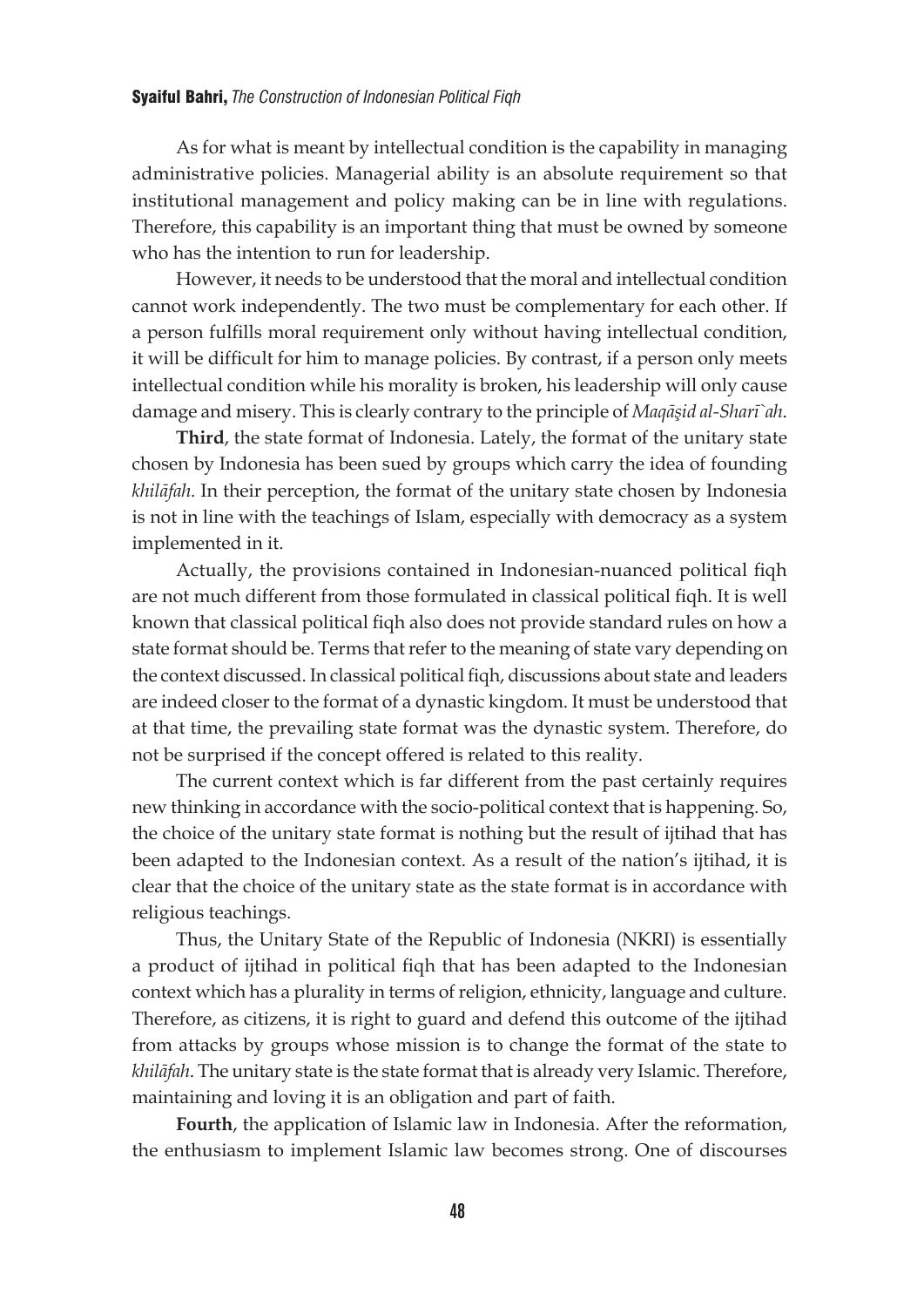that appear is the discourse of returning the Jakarta Charter.45 In addition, the emerging transnational Islamic groups such as HTI whose mission is to change the unitary state format of Republic of Indonesia to *khilāfah* also have a discourse to apply Sharia law.

The discourse maintained in classical political fiqh also hints at the application of Islamic law in every rule. This should be understood because the format of state in the discourse of classical political fiqh is a `religious` state, with Muslims as its sole rulers. What is discussed in the discourse of classical political fiqh can be understood and accepted because the social and political context indeed demands it. So it is understandable that the doctrines in the discourse of classical political fiqh make the application of Islamic law as the main foundation of state. The application of Islamic law in the discourse of classical political fiqh is the formal application in all dimensions of life, from worship, social relation, to *jināyah*.

Indonesian-nuanced political fiqh also sees the need to implement Islamic law in all dimensions of life, including in running state. The difference is that what is discussed in Indonesian-nuanced political fiqh focuses more on the application of the substance rather than the formality as discussed in the discourse on classical political fiqh and struggled by organizations such as HTI.

The application of Islamic law substantially has actually been practiced by the state since its establishment. Pancasila as the basic philosophy of the state contains substantial values of religious teachings. Even so, in fact there are many formal rules that are essentially manifestations of the teachings of Islamic law, such as the Marriage Law, Zakat Law, and Hajj Law.

Some of legal-formal rules above are proofs that in essence, Indonesia with the unitary state format and Pancasila has implemented the substance of religious teachings. Therefore, there is no reason to change the foundation of the state with Qur'an-Hadith for example. This is because Pancasila and the 1945 Constitution are in accordance with the two primary sources in Islam. Thus, based on the perspective of Indonesian-nuanced political fiqh, all the rules legally set by the government are no doubt to be in accordance with the substance of Islamic teachings (*Maqāşid al-Sharī`ah*).

# **CONCLUSION**

Islamic political thought that found in various literatures of classical political fiqh needs to be reconstructed from several sides. There are several issues that must be updated and reviewed, then adjusted to the context and development

<sup>45</sup> Mujar Ibnu Syarif, "Spirit Piagam Jakarta Dalam Undang-Undang Dasar 1945," *Jurnal Cita Hukum* 4, no. 1 (2016): 15–32, https://doi.org/10.15408/jch.v4i1.3568.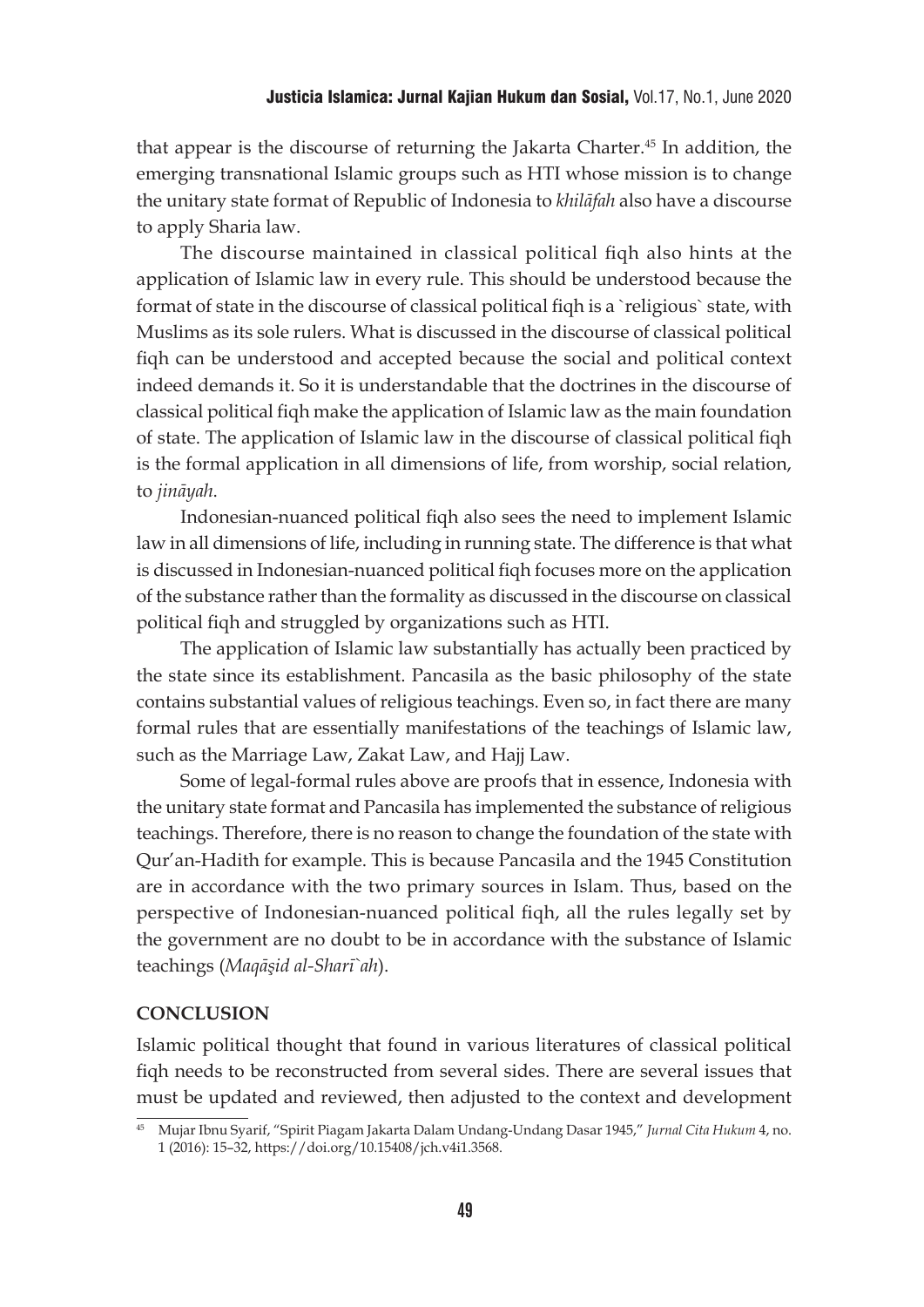of the times. The reconstruction of several issues in classical political fiqh is very important because the context in Indonesia is very different from the context that occurred in the past. Political fiqh is a product of limited human thought and not a normative product which binds and forces it to be accepted. Because political fiqh is a product of human thought, it is historical. In addition, some issues in classical political fiqh, if forced to be applied in Indonesia, will actually bring difficulties and disunity. This is very contrary to the principles of *Maqāşid al-Sharī`ah*. From the results of the reconstruction, there are four crucial issues in classical political fiqh that have been contextualized into the Indonesian context. The four issues are: democracy, the state format, leadership, and the application of Islamic law.

From the research conducted by the author, there is a need to a deeper and comprehensive study on Indonesian-nuanced political fiqh. In terms of quantity, studies on the four issues that the author raises are still too few. These four issues can become an entry point in developing the study of Indonesiannuanced political fiqh. Subsequent researches can add to the issues studied so that a sort of complete reference to Indonesian political fiqh which is relevant to the Indonesian context can be compiled.

### **REFERENCES**

### **Journal**

- Damanuri, Aji. "Shari'ahSebagai Metodologi Problem Solver: Catatan Atas Pemikiran Ziauddin Sardar." *Justicia Islamica* 10, no. 1 (2013). https://doi. org/10.21154/justicia.v10i1.141.
- Hakiki, Kiki Muhamad. "Islam Dan Demokrasi: Pandangan Intelektual Muslim Dan Penerapannya di Indonesia." *Wawasan: Jurnal Ilmiah Agama Dan Sosial Budaya* 1, no. 1 (2016): 1–17.
- Harisudin, M.N. "Risalah Fiqh Wanita: Pemikiran Fiqh Perempuan Progresif KH. Muchith Muzadi." *Justicia Islamica* 10, no. 1 (2013). https://doi.org/10.21154/ justicia.v10i1.146.
- Hasanah, Neneng. "Syūrā Dan Fenomena Pemilihan Kepala Daerah Di Indonesia." *AHKAM: Jurnal Ilmu Syariah* 16, no. 2 (2016): 241–50. https:// doi.org/10.15408/ajis.v16i2.4454.
- Mansur, Mansur. "Kontekstualisasi Gagasan Fiqh Indonesia T.M. Hasbi Ash-Shiddieqy (Telaah Atas Pemikiran Kritis Yudian Wahyudi)." *Asy-Syir'ah: Jurnal Ilmu Syari'ah Dan Hukum* 46, no. 1 (2012).
- Mawardi, Ahmad Imam. "Fikih Mayoritas Versus Fikih Minoritas: Melacak Akar Konflik Sosial Atas Nama Syari'at." *Justicia Islamica*, 2016. https://doi. org/10.21154/justicia.v9i2.348.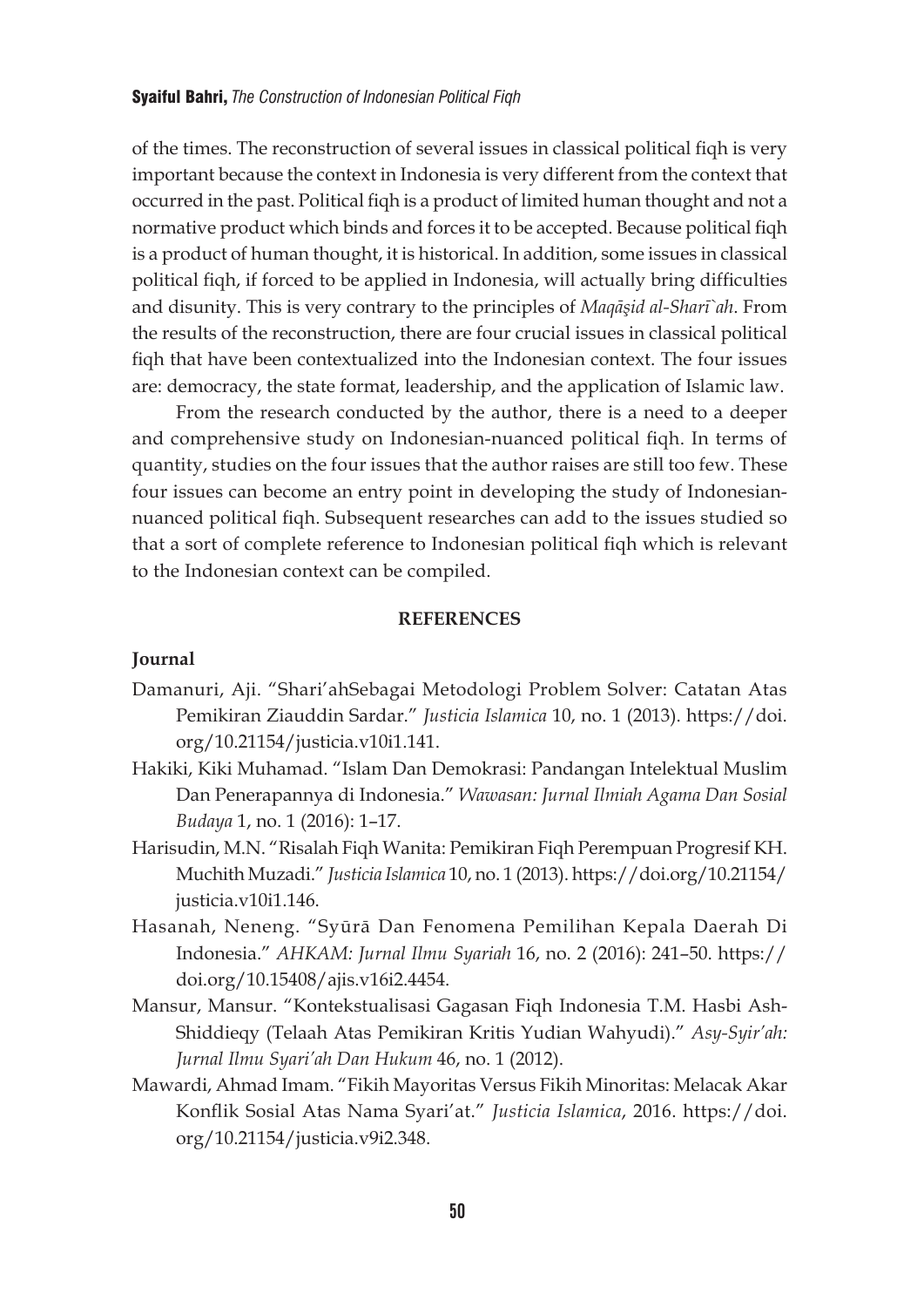### Justicia Islamica: Jurnal Kajian Hukum dan Sosial, Vol.17, No.1, June 2020

- Muhaimin, Abdul Wahab Abd. "Aktualisasi Syariah dan Fikih Dalam Menyelesaikan Pelbagai Persoalan Hukum." *Ahkam* XV, no. 2 (2015): 241–48.
- Munajat, Makhrus. "Transformasi Hukum Pidana Islam Dalam Tata Hukum Indonesia." *Al-Manahij: Jurnal Kajian Hukum Islam* XIII, no. I (2019). https:// doi.org/https://doi.org/10.24090/mnh.v0i1.2124.
- Opwis, Felicitas. "Maslaha in Contemporary Islamic Legal Theory." *Islamic Law and Society* 12, no. 2 (2005): 182–223.
- Rohmanu, Abid. "Khaled Abou El-Fadl dan Orientasi Humanistik Dalam Studi Fiqh." *Justicia Islamica* XIII, no. 2 (2011).
- Santoso, Lukman. "Eksistensi Prinsip Syura Dalam Konstitusional Islam." *Jurnal In Right* 3, no. I (2013): 113–34.
- Shavit, Uriya. "Is Shura a Muslim Form of Democracy? Roots and Systemization of a Polemic." *Middle Eastern Studies* 46, no. 3 (2010).
- Syahril, Sulthan. "Munawir Syadzali (Sejarah Pemikiran Dan Kontribusinya Bagi Perkembangan Pemikiran Islam Indonesia Kontemporer)." *Analisis : Jurnal Studi Keislaman* 11, no. 2 (2017): 219–40. https://doi.org/10.42042/ ANALISIS.V11I2.610.
- Syarif, Mujar Ibnu. "Spirit Piagam Jakarta Dalam Undang-Undang Dasar 1945." *Jurnal Cita Hukum* 4, no. 1 (2016): 15–32. https://doi.org/10.15408/jch. v4i1.3568.

#### **Book**

- Al-'Anbari, Khalid ibn Ali Ibn Muhammad. *Fiqh Al-Siyāsah Al-Syar`īyyah*. Egypt: Dar al-Minhaj, 2004.
- Al-Fasi, 'Allal. *Maqāşid Al-Sharī`ah Al-Islāmiyah Wa Makārimuha*. Maroko: Maktabah Wahdah, n.d.
- Al-Mawardi, Abi al-Hasan Ali Ibn Muhammad. *Al-A*h}*kām Al-Sulţāniyah Wa Al-Wilāyat Ad-Dīniyah*. Kwait: Maktabah Ibn Qutaibah, 1989.
- Ar-Raisuni, Ahmad. *Al-Fikr Al-Islāmiy Wa Qadāyānā Al-Siyāsiyyah Al-Mu`āşirah*. Cairo: Dar al-Kalimah, 2013.

\_\_\_\_\_\_\_\_\_\_. *Al-Fikr Al-Maqāşidī Qawā`iduhu Wa Fawāiduhu*. Rabath: Dar al-Baido', 1999.

\_\_\_\_\_\_\_\_\_\_. *Al-Kullīyyāt Al-Asāsīyyah Li Al-Sharī`ah Al-Islāmiyyah*. Cairo: Dar al-Kalimah, 2013.

- \_\_\_\_\_\_\_\_\_\_. *Al-Ummah Hiya Al-Aşlu Muqārabah Ta`şīliyyah Li Qadāyā Dimaqrāţiyyah*. Beirut: al-Syabkah al-'Arabiyah li al-Abhas wa al-Nasyr, 2012.
- \_\_\_\_\_\_\_\_\_\_. *Fiqh Al-Şaurah Murāja`āt Fi Al-Fiqh Al-Siyāsiy Al-Islāmiy*. Cairo: Dar al-Kalimah, 2013.
- $\mu$ . Muh $\bar{a}$ dar $\bar{a}t$  Fi Mag $\bar{a}s$ id Al-Shar $\bar{a}$ ah. Cairo: Dar al-Kalimah, 2014.